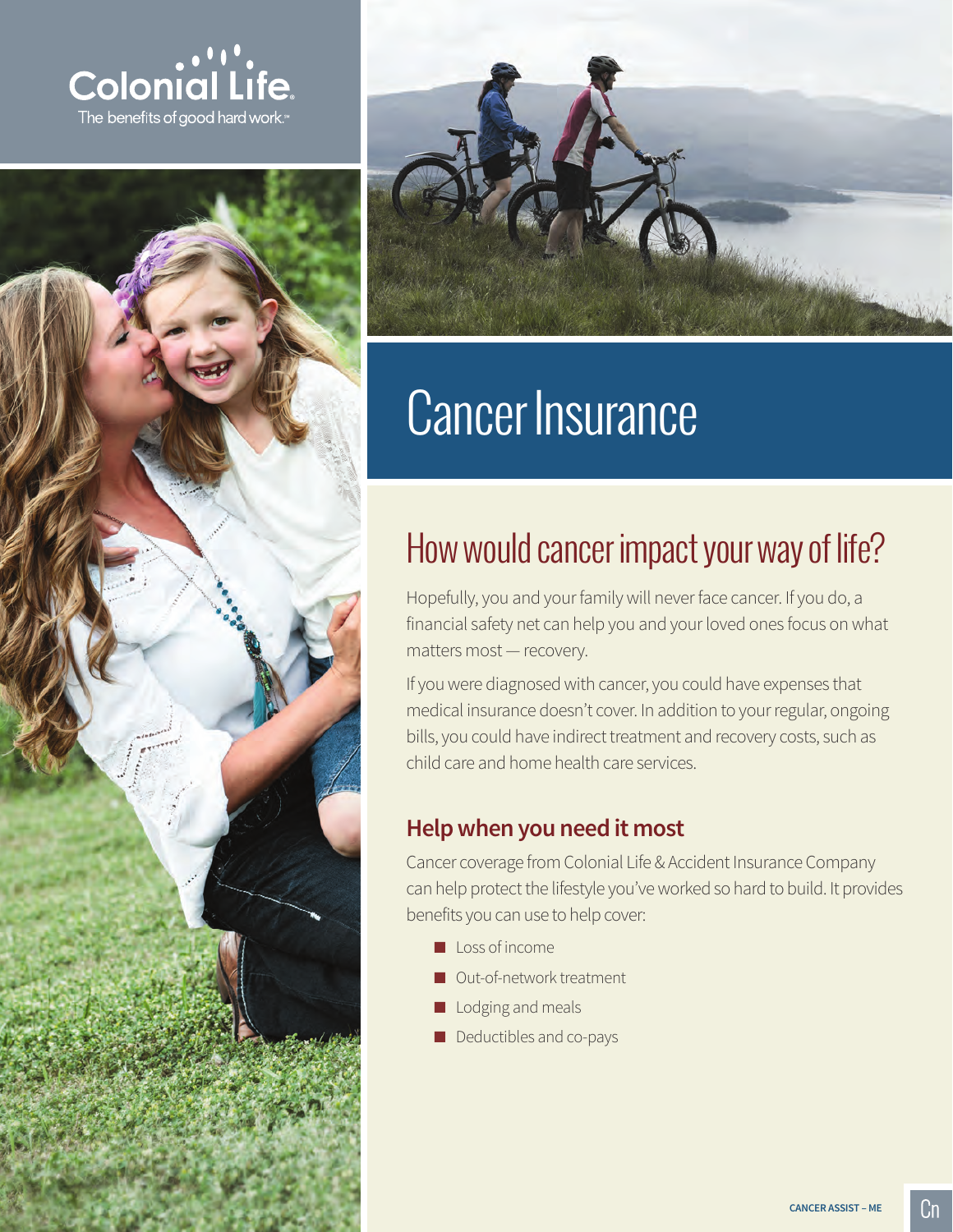# **One Family's Journey**

Paul and Kim were preparing for their second child when they learned Paul had cancer. They quickly realized their medical insurance wouldn't cover everything. Thankfully, Kim's job enabled her to have a Colonial Life Cancer Insurance policy on Paul to help them with expenses.



Paul's wellness benefit helped pay for the screening that discovered his cancer.



When the couple traveled several hundred miles from their home to a top cancer hospital, they used the policy's lodging and transportation benefits to help with expenses.



#### **Wellness Benefit Travel Expenses Out-of-pocket Costs**

The policy's benefits helped with deductibles and co-pays related to Paul's surgery and hospital stay.

*For illustrative purposes only.*



## **With Colonial Life's Cancer Insurance:**

- Coverage options are available for you and your eligible dependents.
- Benefits are paid directly to you, unless you specify otherwise.
- You're paid regardless of any other insurance you may have with other companies.
- You can take coverage with you, even if you change jobs or retire.



*Cancer Facts & Figures,* American Cancer Society, 2013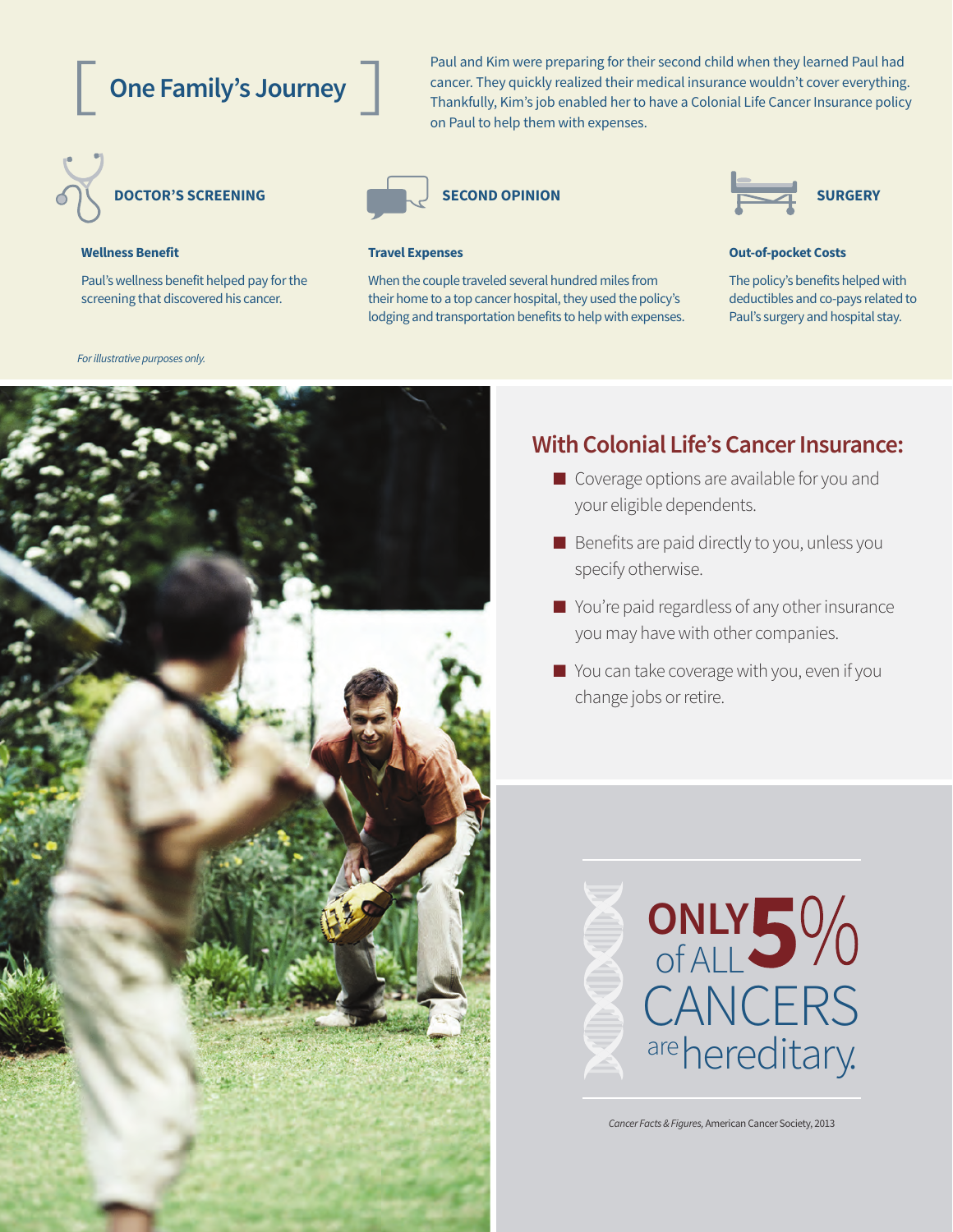# Colonial Life's Cancer Insurance provides benefits to help with cancer expenses — from diagnosis to recovery.



#### **Experimental Care Follow-up Evaluations**

Paul used his plan's benefits to help pay for experimental treatments not covered by his medical insurance.



Paul has been cancer-free for more than four years. His Colonial Life cancer policy provides a benefit for periodic scans to help ensure the cancer stays in check.

Colonial Life's Cancer Insurance offers more than 30 benefits that can help you with costs that may not be covered by your medical insurance.

### **Treatment Benefits**

#### (Inpatient or Outpatient)

- Radiation/Chemotherapy
- Anti-nausea Medication
- Medical Imaging Studies
- Supportive or Protective Care Drugs and Colony Stimulating Factors
- Second Medical Opinion
- Blood/Plasma/Platelets/ Immunoglobulins
- Bone Marrow or Peripheral Stem Cell Donation
- Bone Marrow or Peripheral Stem Cell Transplant
- Egg(s) Extraction or Harvesting/ Sperm Collection and Storage
- Experimental Treatment
- Hair/External Breast/Voice Box Prosthesis
- Home Health Care Services
- Hospice (Initial or Daily Care)

### **Surgery Benefits**

- Surgical Procedures
- Anesthesia
- Reconstructive Surgery
- Outpatient Surgical Center
- Prosthetic Device/Artificial Limb

### **Travel Benefits**

- Transportation
- Companion Transportation
- Lodging

#### **Inpatient Benefits**

- Hospital Confinement
- Private Full-Time Nursing Services
- Skilled Nursing Care Facility
- Ambulance
- Air Ambulance

### **Additional Benefits**

- Family Care
- Cancer Vaccine
- Bone Marrow Donor Screening
- Skin Cancer Initial Diagnosis
- Waiver of Premium



## **LIFETIME RISK OF DEVELOPING CANCER**